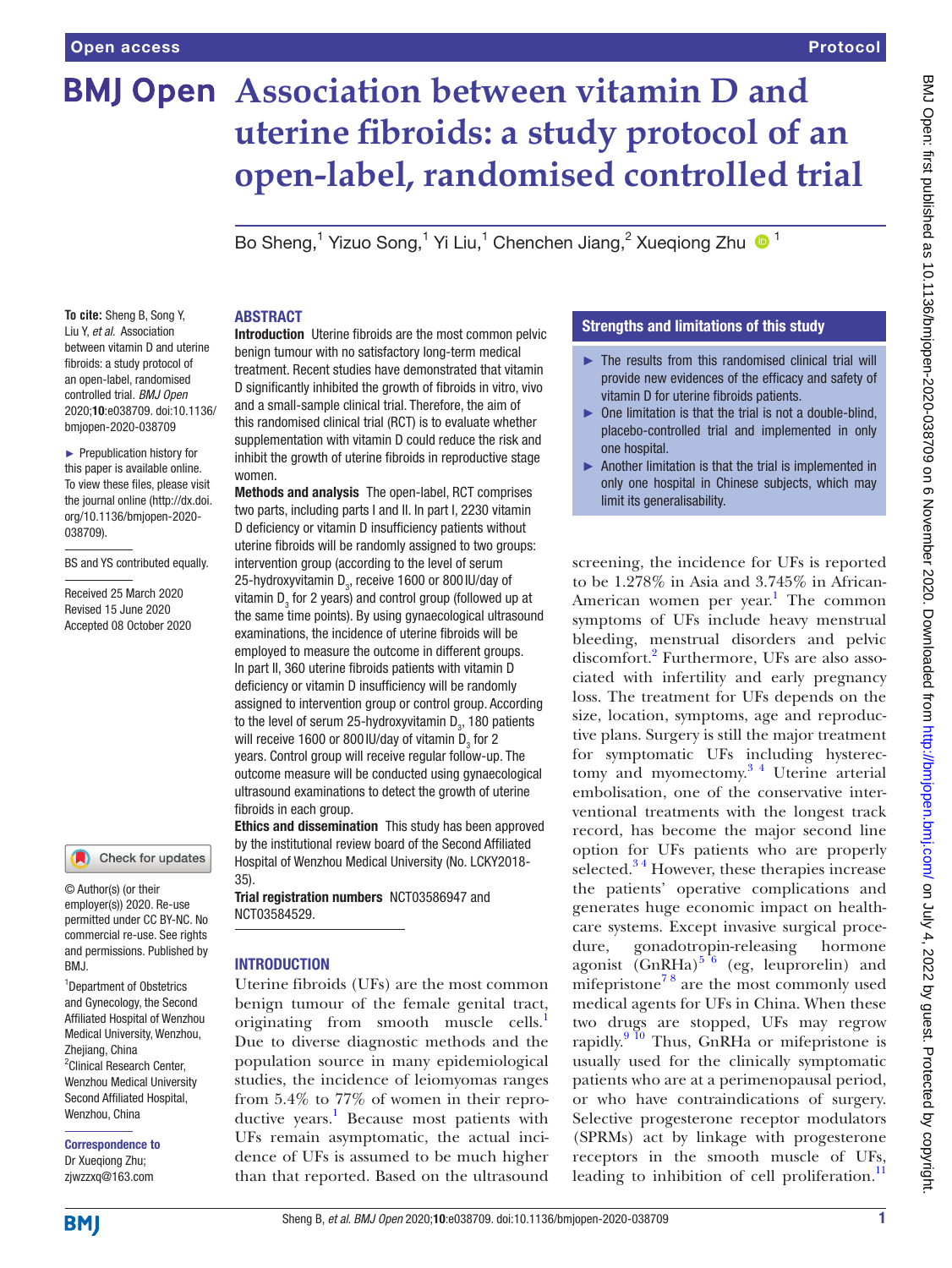In fact, mifepristone is the first SPRM approved to treat UFs.<sup>12</sup> In addition to mifepristone, four types of SPRMs have been developed including asoprisnil, telapristone acetate, ulipristal acetate and vilaprisan. $13$  However, these four SPRMs have not been licensed in China to date and are still being investigated in human clinical trials.<sup>[14](#page-6-9)</sup> Therefore, it is still paramount to finding a novel nonsurgical alternative for UFs patients and prevent their occurrence.

Vitamin D is one of the essential nutrients for human bodies. Recent studies have considered that vitamin D is involved in the development of UFs. $^{10\,15\,16}$  For example, two groups have demonstrated that low levels of serum 25-hydroxyvitamin  $D_3$  are linked with increased risk of UFs[.17 18](#page-7-0) Bläuer *et al*[19](#page-7-1) found that the growth of both primary myometrial and leiomyoma cells could be inhibited by 1,25-dihydroxyvitamin  $D_3$  in a concentrationdependent way. Moreover, the process of fibrosis induced by the transforming growth factor-β3 (TGF-β3) could be attenuated by vitamin D in immortalised human UFs (HuLM) cells. In addition, vitamin D suppressed the protein expression of plasminogen activator inhibitor-1, which is an important TGF- $\beta$  target in HuLM cells.<sup>[20](#page-7-2)</sup> Such inhibitory effect of vitamin D on UFs is also verified in several in vivo studies. Halder *et al*<sup>[21](#page-7-3)</sup> reported that 1,25-dihydroxyvitamin $\,{\rm D}_3$  decreased fibroid tumour size through downregulation of proliferation-related genes, antiapoptotic genes, oestrogen and progesterone receptors in Eker rats. Two years later, Halder *et*  $a<sup>22</sup>$  $a<sup>22</sup>$  $a<sup>22</sup>$  further found that the treatment with  $1,25$ -dihydroxyvitamin  $D<sub>s</sub>$ or paricalcitol, an analogue of  $1,25$ -dihydroxyvitamin D<sub>3</sub> with lower calcemic activity, could reduce tumour size in mouse xenograft models of UFs. Most recently, one study by Corachán *et al*<sup>[23](#page-7-5)</sup> demonstrated that vitamin D inhibited the proliferation of human primary uterine leiomyoma cells via cell growth arrest induction and Wnt/β-catenin pathway downregulation. Furthermore, long-term vitamin D treatment significantly decreased the uterine leiomyoma size in a xenograft ovariectomised nonobese diabetic-severe combined immunodeficiency disease (NOD-SCID) mouse model, $^{24}$  $^{24}$  $^{24}$  which confirmed the inhibitory effect of vitamin D on UFs growth in vivo.

Our group has demonstrated that serum 25-hydroxyvitamin  $D_3$  level was significantly lower in patients with UFs as compared with controls. In addition, patients with vitamin D deficiency had increased risks of UFs[.25](#page-7-7) An open-label clinical trial indicated that the supplement of vitamin D in women with UFs stabilised the growth of fibroids and prevented the onset of its related symptoms[.26](#page-7-8) But it was not a randomised trial and only 108 patients were included in the trail. A recently published randomised clinical trial found that vitamin D consumption did not significantly decrease the volume of fibroids in experimental group compared with control  $\gamma$ <sup>27</sup> However, this new trial was completed shortly with a follow-up period of only 12 weeks. Hence, it is still unclear whether long-term supplementation of vitamin D could decrease the risk or inhibit the growth of UFs.

Therefore, we aim to conduct a randomised clinical trial and evaluate the effect and safety of administration with vitamin D on decreasing the risk and inhibiting the development of UFs in reproductive-aged women.

#### METHODS AND ANALYSIS Study design

This is an open-label, randomised controlled trial. The study contains two parts (part I and part II) and will be conducted between 31 May 2020 and 1 October 2022 in the Second Affiliated Hospital of Wenzhou Medical University, a hospital in China. Part I is to investigate the effect of supplementation with vitamin D on the risk of UFs. Part II is about the association between vitamin D supplementation and the development of UFs. The regimen of vitamin D doses from several international guidelines and important published clinical trials are listed in [table](#page-2-0) 1.

#### Part I: efficacy of vitamin D on the risk of UFs Study objectives

The primary objective of this part is to assess the efficacy of supplementation with vitamin D on decreasing the risk of incident UFs within 1year and 2years. The secondary objective of this study is to evaluate the safety of supplementation with vitamin D in subjects.

## Trial design

This is an open-label, randomised controlled trial. After signing of informed consent, vitamin D deficiency patients (12ng/mL  $\leq$ serum 25-hydroxyvitamin D<sub>3</sub>  $\leq$ 20ng/mL) without UFs will be randomly assigned in a 1:1 ratio to either the intervention group A or the control group B. Intervention group A will receive an oral dose of 1600IU (four capsules)/day vitamin  $\mathbf{D}_{_3}$  for up to 2 years. Control group B will receive 2 years follow-up. Patients with vitamin D insufficiency (21ng/mL ≤serum 25-hydroxyvitamin  $D_s \leq 29 \text{ ng/mL}$  without UFs will be randomly assigned in a 1:1 ratio to intervention group C or control group D. Intervention group C will accept an oral dose of 800IU (two capsules)/day vitamin  $D_3$  for up to 2 years. Control group D will receive 2 years follow-up. Gynaecological ultrasound examinations will be performed every 6months. The number, location and size of the UFs will be documented. The safety of subjects will be evaluated, including blood routine examination, electrolyte, hepatic and renal function, liver and urinary system ultrasound, and serum 25-hydroxyvitamin  $D_3$ . Vitamin D receptor genotype of all patients will also be tested. Vitamin  $\mathbf{D}_{_{\mathrm{3}}}$  soft capsules (400IU per capsule) are purchased from Sinopharm star shark pharmaceutical (Xiamen, China) and can be preserved for 2 years. An overview of the study design is shown in [figure](#page-3-0) 1 and [table](#page-3-1) 2.

## Sample size

The planned sample size is estimated based on the data from a previous study, in which the UFs incidence was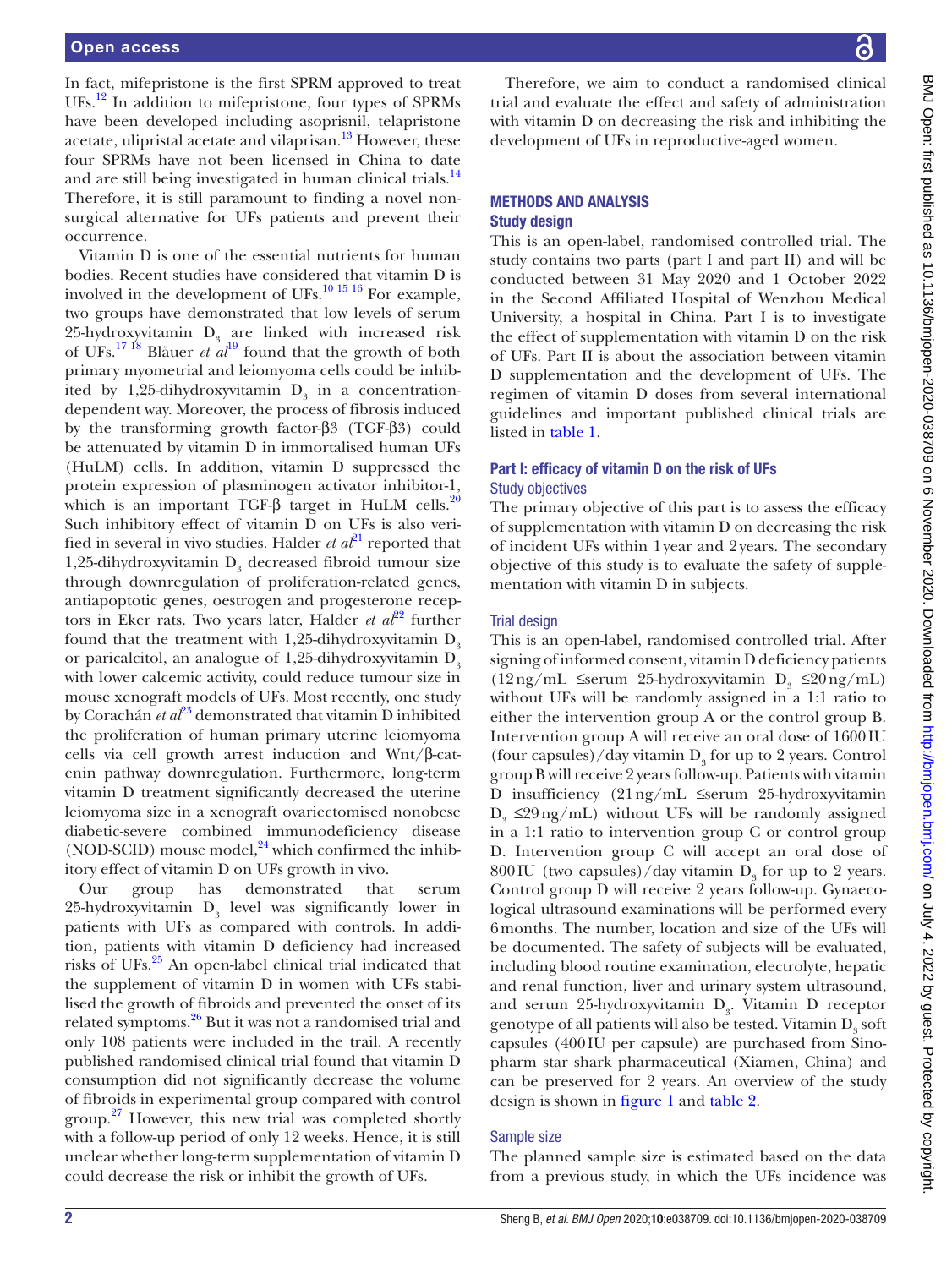<span id="page-2-0"></span>

| The doses of vitamin D supplementation in different clinical trials published since 2010<br><b>Table 1</b> |            |                                                                                                         |                                                   |                                                                                                                                                                 |           |  |  |  |  |
|------------------------------------------------------------------------------------------------------------|------------|---------------------------------------------------------------------------------------------------------|---------------------------------------------------|-----------------------------------------------------------------------------------------------------------------------------------------------------------------|-----------|--|--|--|--|
| Group                                                                                                      |            | <b>Country Population</b>                                                                               | Age (years)                                       | Oral vitamin D                                                                                                                                                  | Reference |  |  |  |  |
| Holick et al                                                                                               | <b>USA</b> | General population                                                                                      | $>19$                                             | Risk of vitamin D deficiency: 1500-<br>2000 IU/day; vitamin D deficiency:<br>500001U/wk for 8 weeks, followed by<br>maintenance therapy of 1500-2000 IU/<br>day | 32        |  |  |  |  |
| de Boer<br>et al                                                                                           | <b>USA</b> | Participants with type 2<br>diabetes                                                                    | Men aged<br>$\geq$ 50 and women<br>aged $\geq 55$ | Vitamin D <sub>3</sub> (cholecalciferol 2000 IU/day)<br>and matching inert placebo                                                                              | 38        |  |  |  |  |
| Burt et al                                                                                                 | Canada     | Healthy adults without<br>osteoporosis                                                                  | $55 - 70$                                         | Vitamin $D_3$ at 400 IU/day (n=109), or<br>4000 IU/day (n=100), or 10000 IU/day<br>$(n=102)$ for 3 years                                                        | 39        |  |  |  |  |
| Urashima<br>et al                                                                                          | Japan      | Patients with digestive tract<br>cancers ovarall                                                        | $30 - 90$                                         | Vitamin D 2000 IU/day and matching<br>placebo                                                                                                                   | 40        |  |  |  |  |
| Scragg et al New                                                                                           | Zealand    | General population                                                                                      | $50 - 84$                                         | Vitamin D at initial bolus dose of<br>2000001U, followed by maintenance<br>dose of 100000 IU/month                                                              | 41        |  |  |  |  |
| Aglipay et al Canada                                                                                       |            | Children                                                                                                | $1 - 5$                                           | Vitamin D at doses of 2000 IU/day<br>$(n=349)$ and 400 IU/day $(n=354)$                                                                                         | 42        |  |  |  |  |
| Zittermann<br>et al                                                                                        |            | Germany Heart failure patients                                                                          | $18 - 79$                                         | Patient with serum 25-hydroxyvitamin<br>D <sub>3</sub> level <75 nmol/L were randomised<br>to receive 4000 IU/day vitamin D or<br>matching placebo for 3 years  | 43        |  |  |  |  |
| Lappe et al USA                                                                                            |            | Postmenopausal women                                                                                    | $\geq 55$                                         | Treatment group: 2000 IU/day vitamin D <sub>3</sub><br>and 1500 mg/day calcium; The placebo<br>group: identical placebos                                        | 44        |  |  |  |  |
| Arora et al                                                                                                | <b>USA</b> | Low vitamin D status<br>(25-hydroxyvitamin D levels<br>≤25 ng/mL) patients with SBP<br>of 120-159 mm Hg | $18 - 50$                                         | High-dose group: 4000 IU/day for 6<br>months; low-dose group: 400 IU/day for<br>6 months                                                                        | 45        |  |  |  |  |
| Rusińska<br>et al                                                                                          | Poland     | Healthy adults                                                                                          | $19 - 65$                                         | 800-2000 IU/day                                                                                                                                                 | 46        |  |  |  |  |
| SBP, systolic blood pressure.                                                                              |            |                                                                                                         |                                                   |                                                                                                                                                                 |           |  |  |  |  |

1.278% per year in Asia and 3.745% per year in African-American women. Women over the age of 40 years are more likely to have  $UFs<sup>1</sup>$ . A study also revealed that African-American females had lower level of serum 25-hydroxyvitamin  $D_3$  as compared with Caucasian females[.28](#page-7-10) Vitamin D deficiency is shown to increase the risk of UFs in vitro, in vivo animal models and in a smallsample clinical trial. We assume a one-tailed  $\alpha$  error of 0.05 and a power (1-β) of 0.8. If the rates are 3.745% for the control group and 1.278% for the intervention group, we allow for a dropout rate of 10% for an effective sample size of 2108 and propose to enrol 2320 participants (580 randomised to each arm).

# Inclusion criteria

- 1. Volunteers to participate in the study with an informed consent.
- 2. Married females aged 35–50 who are confirmed with a normal, fibroid-free uterine structure, by means of transvaginal ultrasonography.
- 3. Serum 25-hydroxyvitamin  $D_3 \geq 12 \frac{mg}{mL}$ ,  $\leq 29 \frac{ng}{mL}$ .

# Exclusion criteria

- 1. Women with serum 25-hydroxyvitamin $\mathrm{D_{3}}$  <12 ng/mL or  $>29$  ng/mL.
- 2. Body mass index (BMI) <18.5 kg/m<sup>2</sup> or BMI >25 kg/  $m^2$ .
- 3. Use of sexual hormone, mifepristone, GnRHa or other medications, which are likely to interfere with UFs in the past 3 months.
- 4. Pregnancy, lactation, postmenopause or planned pregnancy within 2years.
- 5. Allergic to vitamin  $D_3$  soft capsules.
- 6. Suspected or identified as other tumours of genital tract.
- 7. History of hysterectomy or myomectomy.
- 8. History of osteoporosis or vitamin D deficiency taking vitamin D supplements constantly within previous 1month.
- 9. History of hyperparathyroidism, infectious diseases (tuberculosis, AIDS), autoimmune diseases or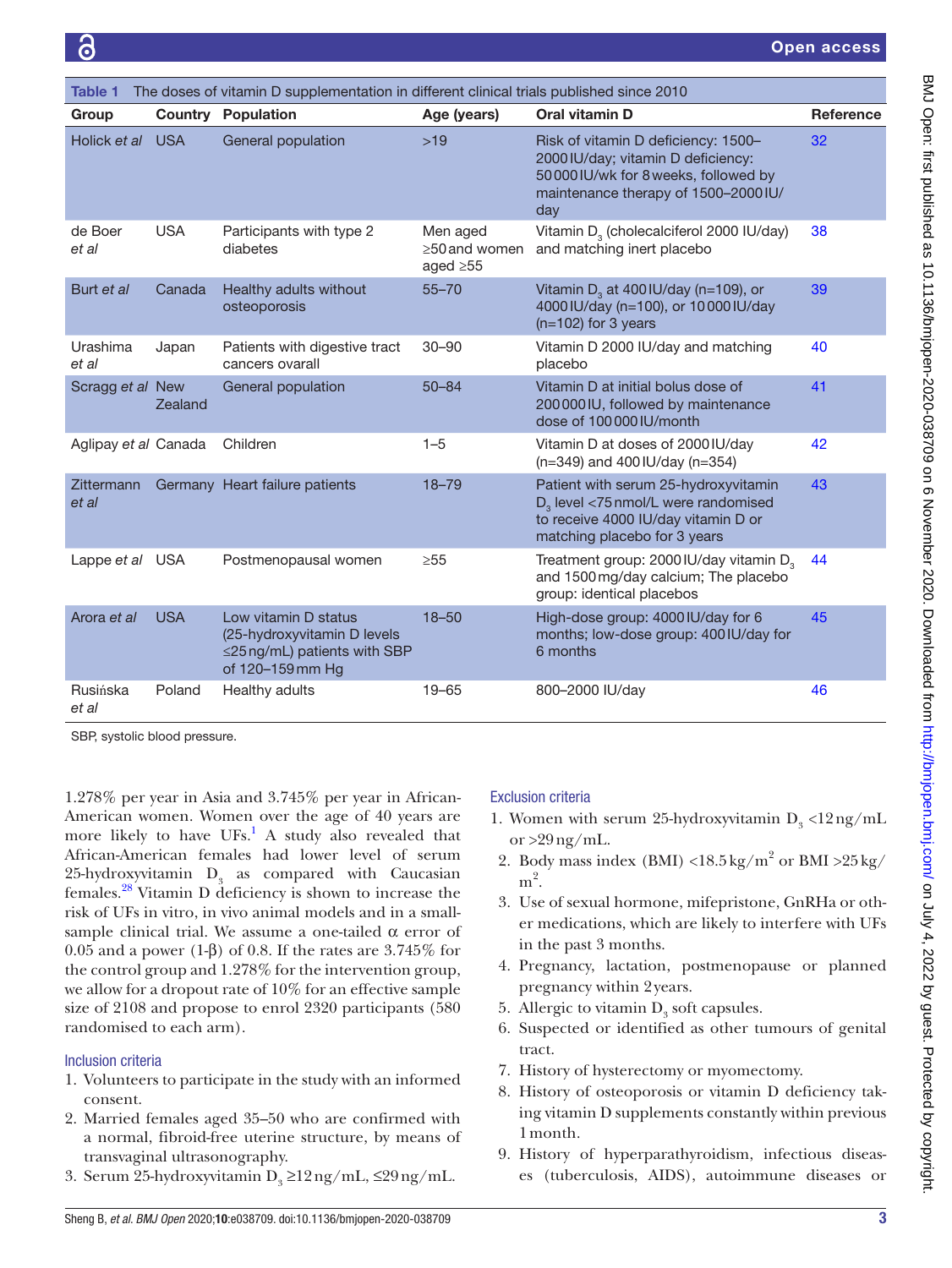

<span id="page-3-0"></span>Figure 1 Flow chart showing the steps of part I in participant recruitment, treatment and analysis. UFs, uterine fibroids.

digestive system diseases (malabsorption, Crohn's disease and dysentery).

10. Alanine aminotransferase (ALT) or aspartate transaminase (AST) more than 3 times of the normal

<span id="page-3-1"></span>

| Table 2 Flow chart of the study showing timing collection<br>of different variables |                         |              |              |              |                         |              |              |              |              |
|-------------------------------------------------------------------------------------|-------------------------|--------------|--------------|--------------|-------------------------|--------------|--------------|--------------|--------------|
| Follow-up (times)                                                                   | 1                       | $\mathbf{2}$ | 3            | 4            | 5                       | 6            | 7            | 8            | 9            |
| Time points (months)                                                                | 0                       | 3            | 6            | 9            | 12                      | 15           | 18           | 21           | 24           |
| Informed consent                                                                    | x                       |              |              |              |                         |              |              |              |              |
| <b>Medical history</b>                                                              | $\overline{\mathsf{x}}$ |              |              |              |                         |              |              |              |              |
| Physical examination                                                                |                         | X            | X            | x            | x                       | x            | x            | x            | х            |
| Serum<br>25-hydroxyvitamin D <sub>3</sub>                                           | $\overline{\mathsf{x}}$ | $\mathsf{x}$ | $\mathsf{x}$ | $\mathsf{x}$ | $\mathsf{x}$            | $\mathsf{x}$ | $\mathsf{x}$ | $\mathsf{x}$ | x            |
| Urine pregnancy test                                                                | x                       | X            | X            | x            | x                       | x            | x            | X            | х            |
| Gynecologic ultrasound                                                              | $\mathsf{x}$            |              | $\mathsf{x}$ |              | $\overline{\mathsf{x}}$ |              | $\mathsf{x}$ |              | $\mathsf{x}$ |
| Hepatic and renal<br>function                                                       | x                       |              | X            |              | x                       |              | x            |              | X            |
| Electrolyte                                                                         | $\overline{\mathsf{x}}$ |              | X            |              | $\overline{\mathsf{x}}$ |              | X            |              | x            |
| <b>Blood routine</b><br>examination                                                 | x                       |              | X            |              | x                       |              | X            |              | x            |
| Liver and urinary<br>system ultrasound                                              | $\mathsf{x}$            |              |              |              | $\overline{\mathsf{x}}$ |              |              |              | X            |
| Side effect assessment                                                              |                         | X            | x            | x            | x                       | x            | x            | x            | X            |
| Changes in<br>menstruation                                                          |                         | $\mathsf{x}$ | $\mathsf{x}$ | $\mathsf{x}$ | $\mathsf{x}$            | X            | $\mathsf{x}$ | $\mathsf{x}$ | $\mathsf{x}$ |
| Adverse event<br>assessment                                                         |                         | X            | X            | X            | x                       | x            | X            | $\mathsf{x}$ | x            |
| Vitamin D receptor<br>genotype                                                      | $\mathsf{x}$            |              |              |              |                         |              |              |              |              |

upper limit, total bilirubin (TBIL) more than 2 times of the normal upper limit.

- 11. Creatinine levels ≥1.4mg/dL (123 μmol/l) or creatinine clearance ≤50mL/min.
- 12. History of malignant tumours.
- 13. Simultaneous participation in another clinical study with investigational medicinal product(s).

#### Outcomes measures

The primary outcome is the first diagnosis of UFs in different groups. The secondary outcomes include hypercalcaemia, abnormal liver and renal function, and urinary calculus in different groups. Transvaginal ultrasound examinations will be performed by a well-experienced physician in gynaecology. If possible, the same examiner should conduct all examinations of a subject and the same ultrasound machine should be used throughout the study.

## **Withdrawal**

Subjects must be withdrawn from the study when one of the following criteria occurs:

- 1. At their own request. At any time during the study and without giving reasons, a subject may decline to participate further. The subject will not suffer any disadvantages as a result.
- 2. In the investigator's opinion, continuation of the study treatment would be harmful to the subject's health.
- 3. Patients with poor compliance.
- 4. Lost to follow-up.
- 5. Pregnancy.
- 6. Receive other medical treatments which may affect the level of serum 25-hydroxyvitamin D3 or other surgical treatments.
- 7. The level of serum calcium >3.5mmol/L or serum 25-hydroxyvitamin D3 >150ng/mL.

## Safety assessments

Safety of vitamin D administrated in patients without UFs will be assessed by renal and liver function test, serum electrolyte (sodium, chloride, potassium, calcium and phosphorus), blood routine test and serum 25-hydroxyvitamin  $D_{3}$ . Urine pregnancy test and serum 25-hydroxyvitamin  $\mathbf{D}_{\mathbf{s}}$  level will be detected every 3 months. Other indicators will be detected during the period of screening and after the treatment of every 6months. Liver and urinary system ultrasound will be conducted after the treatment of 12 months and 24 months. The occurrence of any adverse events in trial participants will be recorded in the case report forms during each patient visit. Patients will be withdrawn who have severe adverse events, as it is unsafe for them to continue the trial. Meanwhile, we will give them relevant medical care and follow them up until the reaction has terminated.

# Part II: association between vitamin D and the development of UFs

## Study objectives

The primary objective of this part is to assess the association of supplementation with vitamin D on inhibiting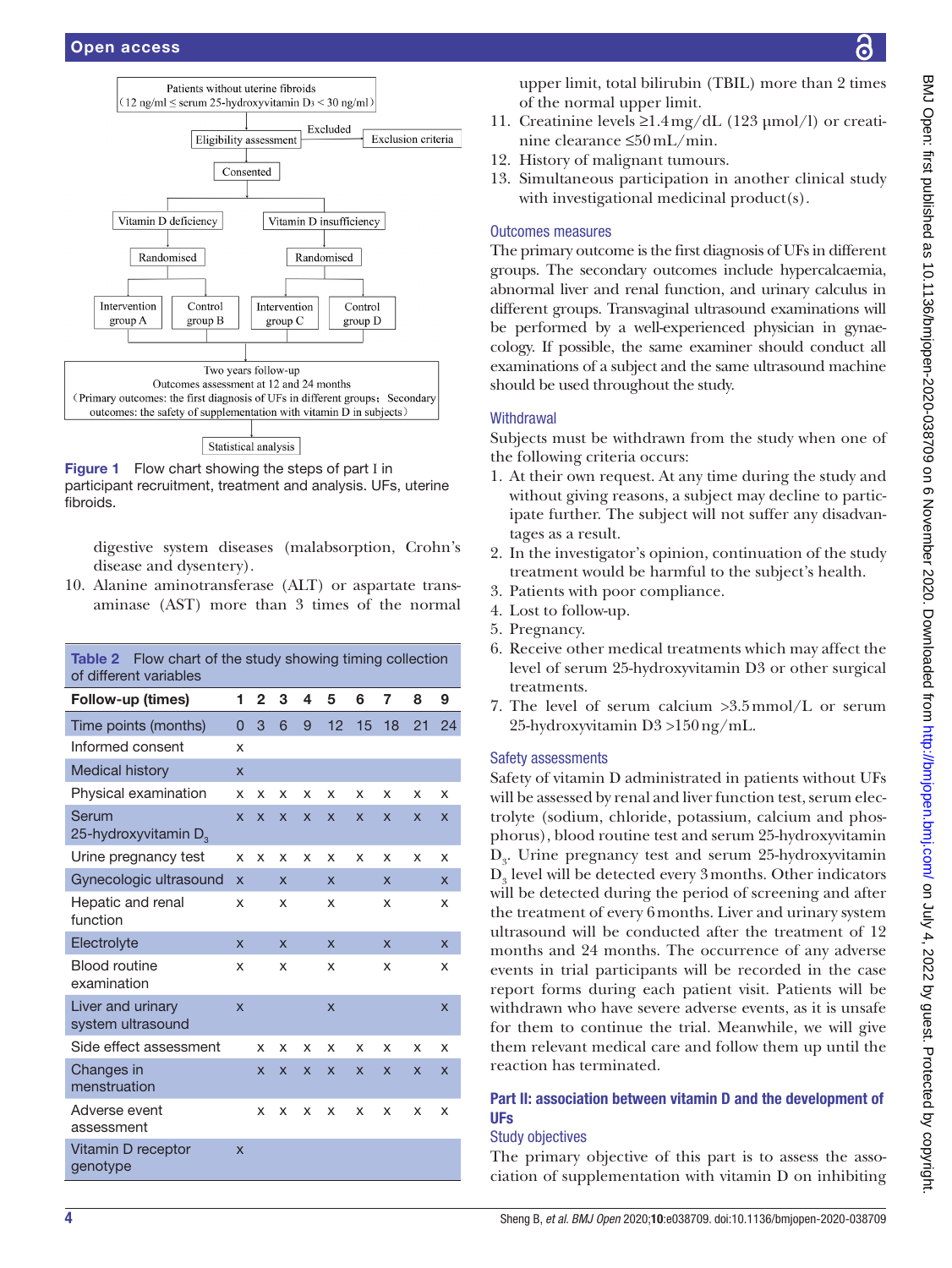the development of UFs within 1year and 2years. The secondary objective of part II is to evaluate the safety of supplementation with vitamin D in UFs subjects.

#### Trial design

After signing of informed consent, UFs patients with vitamin D deficiency (12ng/mL ≤serum 25-hydroxyvitamin  $D_3 \leq 20 \,\text{ng/mL}$ ) will be randomly assigned in a 1:1 ratio to intervention group A or control group B. Intervention group A will accept an oral dose of 1600IU (four capsules)/day vitamin $\mathrm{D}_{\mathfrak{z}}$  for up to 2 years. Control group B will receive 2-year follow-up. UFs patients with vitamin D insufficiency (21ng/mL ≤serum 25-hydroxyvitamin  $D_s \leq 29 \text{ ng/mL}$  will be randomly assigned in a 1:1 ratio to intervention group C or control group D. Intervention group C will accept an oral dose of 800IU (two capsules)/day vitamin $\mathrm{D}_{\mathfrak{z}}$  for up to 2 years. Control group D will receive 2-year follow-up. Gynaecological ultrasound examinations will be performed every 3months. The number, location and size of the UFs will be documented (the transverse, longitudinal and antero–posterior diameters of fibroids will be documented at each efficacy ultrasound examination for volume calculation). The safety of vitamin D in subjects with UFs will be evaluated, including blood routine examination, serum electrolyte, hepatic and renal function, liver and urinary system ultrasound, and serum 25-hydroxyvitamin  $\mathrm{D}_{\mathrm{s}}.$  Vitamin  $\mathrm{D}_{\mathrm{s}}$  soft capsules (400IU per capsale) are purchased from Sinopharm star shark pharmaceutical (Xiamen, China). An overview of the study design is shown in [figure](#page-4-0) 2 and [table](#page-4-1) 3.

#### Sample size

According to a previous study, the volume of UFs was 8.2  $(2.1-30.5)$  cm<sup>3</sup> after the supplement of vitamin D for



<span id="page-4-0"></span>Figure 2 Flow chart showing the steps of part II in participant recruitment, treatment and analysis.

<span id="page-4-1"></span>Table 3 Flow chart of the study showing timing collection of different variables

| ul ullieleht vahaules                     |                         |                         |                         |              |              |              |                         |              |                         |
|-------------------------------------------|-------------------------|-------------------------|-------------------------|--------------|--------------|--------------|-------------------------|--------------|-------------------------|
| <b>Follow-up</b>                          | 1                       | 2                       | 3                       | 4            | 5            | 6            | 7                       | 8            | 9                       |
| <b>Months</b>                             | 0                       | 3                       | 6                       | 9            | 12           | 15           | 18                      | 21           | 24                      |
| Informed consent                          | X                       |                         |                         |              |              |              |                         |              |                         |
| <b>Medical history</b>                    | X                       |                         |                         |              |              |              |                         |              |                         |
| Physical examination                      | x                       | x                       | x                       | X            | X            | X            | x                       | X            | x                       |
| Serum<br>25-hydroxyvitamin D <sub>3</sub> | $\overline{\mathsf{x}}$ | $\overline{\mathsf{x}}$ | $\mathsf{x}$            | $\mathsf{x}$ | $\mathsf{x}$ | $\mathsf{x}$ | $\overline{\mathsf{x}}$ | $\mathsf{x}$ | $\mathsf{x}$            |
| Urine pregnancy test                      | X                       | x                       | x                       | X            | x            | X            | x                       | X            | x                       |
| Gynecologic ultrasound                    | $\overline{\mathsf{x}}$ | $\overline{\mathsf{x}}$ | $\overline{\mathsf{x}}$ | $\mathsf{x}$ | $\mathsf{x}$ | $\mathsf{x}$ | $\overline{\mathsf{x}}$ | $\mathsf{x}$ | $\overline{\mathsf{x}}$ |
| Hepatic and renal<br>function             | X                       |                         | X                       |              | X            |              | X                       |              | x                       |
| Electrolyte                               | $\overline{\mathsf{x}}$ |                         | $\mathsf{x}$            |              | $\mathsf{x}$ |              | $\overline{\mathsf{x}}$ |              | $\overline{\mathsf{x}}$ |
| <b>Blood routine</b><br>examination       | X                       |                         | x                       |              | X            |              | X                       |              | x                       |
| Liver and urinary<br>system ultrasound    | $\overline{\mathsf{x}}$ |                         |                         |              | X            |              |                         |              | $\overline{\mathsf{x}}$ |
| Side effect assessment                    |                         | x                       | x                       | X            | X            | X            | x                       | X            | X                       |
| Changes in menstruation                   |                         | $\mathsf{x}$            | X                       | $\mathsf{x}$ | X            | $\mathsf{x}$ | $\mathsf{x}$            | $\mathsf{x}$ | X                       |
| Adverse event<br>assessment               |                         | x                       | x                       | X            | x            | X            | X                       | X            | x                       |
| Vitamin D receptor<br>genotype            | $\mathsf{x}$            |                         |                         |              |              |              |                         |              |                         |

12 months and 11.4  $(5.5-22.3)$  cm<sup>3</sup> in the control group after 12 months follow-up, respectively.<sup>26</sup> On the basis of a 0.9 power to detect a significant difference ( $\alpha$ =0.05, one sided), 320 participants will be required for the four groups in a 1:1:1:1 ratio. Allowing for a 10% withdrawal rate, we plan to enrol 360 patients in the whole trial (90 randomised to each arm).

#### Inclusion criteria

- 1. Patients are willing to cooperate with the follow-up and sign an informed consent.
- 2. Married females aged 35–50 who are diagnosed as UFs by transvaginal ultrasonography.
- 3. The maximum average diameter of intramural myoma is ≤4cm, ≥1cm.
- 4. Serum 25-hydroxyvitamin  $D_2 \geq 12 \,\text{ng/mL}$ ,  $\leq 29 \,\text{ng/mL}$ .

#### Exclusion criteria

- 1. Women with serum 25-hydroxyvitamin $\mathrm{D_{3}}$  <12 ng/mL or  $>29$ ng/mL.
- 2. BMI <18.5 kg/m<sup>2</sup> or BMI >25 kg/m<sup>2</sup>.
- 3. Patients with heavy menstrual bleeding (>80.0mL) per menstrual period, menstrual disorders, pelvic discomfort, infertility or other indications for operation.
- 4. Patients complicated with leiomyoma degeneration and adenomyosis that were suspected or diagnosed by transvaginal ultrasound or gynaecological examination.
- 5. Allergic to vitamin  $D_3$  soft capsules.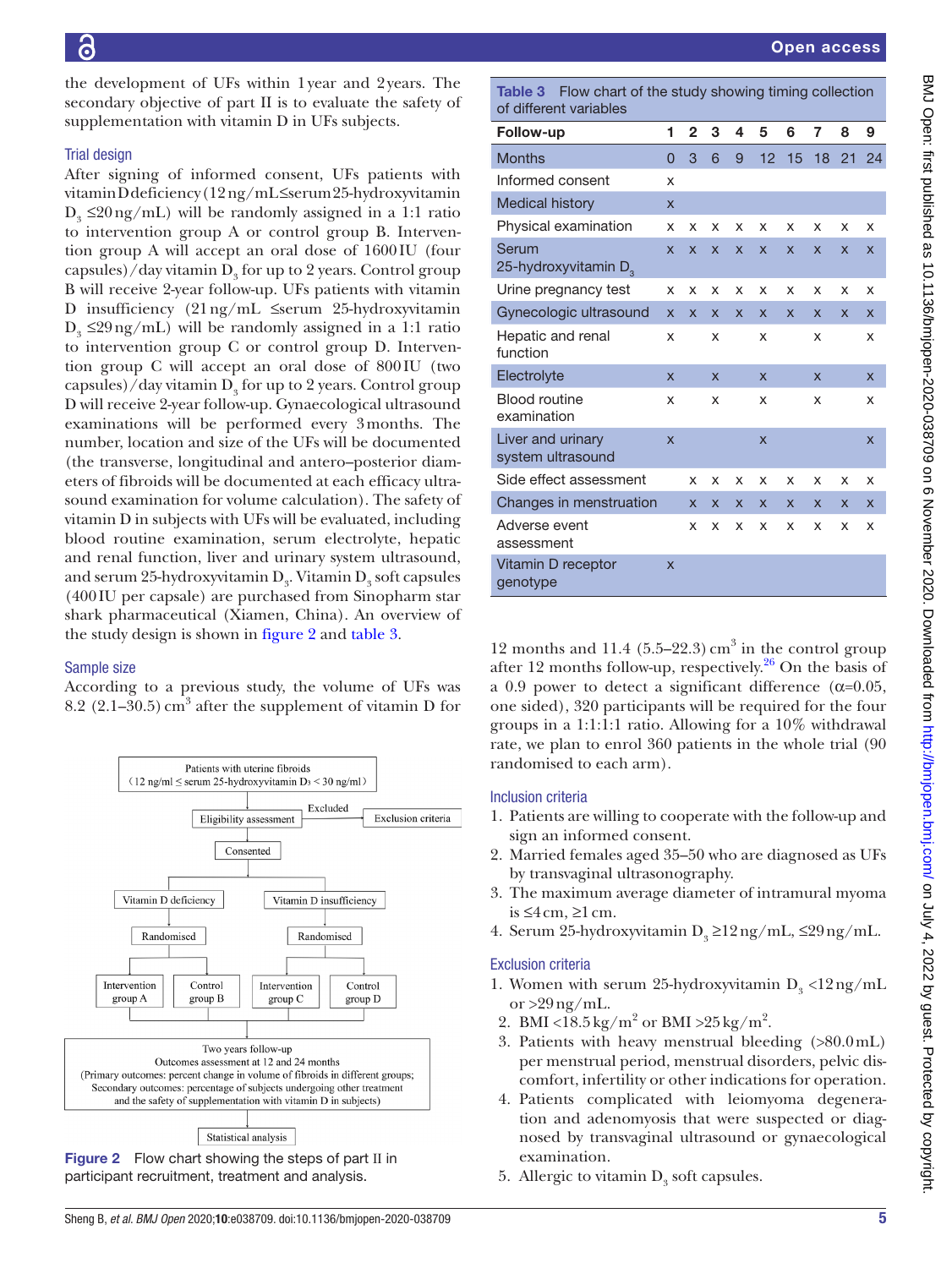- 6. Use of sexual hormone, mifepristone, GnRHa or other medication which is likely to interfere with UFs in the past 3 months.
- 7. Pregnancy, lactation, postmenopause or planned pregnancy within 2years.
- 8. Suspected or identified as other tumours of genital tract.
- 9. History of osteoporosis or vitamin D deficiency taking vitamin D supplements within previous 1month.
- 10. History of autoimmune diseases, infectious diseases (tuberculosis, AIDS), autoimmune diseases, digestive system diseases (malabsorption, Crohn's disease and dysentery).
- 11. ALT or AST more than 3 times of the normal upper limit, TBIL more than 2 times of the normal upper limit.
- 12. Creatinine levels ≥1.4mg/dL (123 μmol/l) or creatinine clearance ≤50mL/min.
- 13. History of malignant tumours.
- 14. Some cases those uteruses are difficult to scan or the amount of UFs is more than 4.
- 15. Simultaneous participation in another clinical study with investigational medicinal product(s).

#### Outcomes measures

Primary outcomes: percent change in volume of the largest fibroid and total fibroids compared with baseline (baseline=last value obtained before randomisation; measured by ultrasound examination). The volume of the largest uterine leiomyoma (in  $cm<sup>3</sup>$ ) was calculated with the following formula:

$$
volume = \frac{4\pi}{3} \times \frac{a}{2} \times \frac{b}{2} \times \frac{c}{2} = \frac{\pi \cdot a \cdot b \cdot c}{6}
$$

Secondary outcomes: percentage of subjects undergoing other medical or surgical treatment, hypercalcaemia, urinary calculus, abnormal liver and renal function. Transvaginal ultrasound examinations will be performed by a well-experienced gynaecologist. If possible, the same examiner should conduct all examinations for each subject throughout the study and the same ultrasound machine should be used throughout the study.

## **Withdrawal**

Subjects must be withdrawn from the study when one of the following criteria occurs:

- 1. At their own request. At any time during the study and without giving reasons, a subject may decline to participate further. The subject will not suffer any disadvantages as a result.
- 2. In the investigator's opinion, continuation of the study treatment would be harmful to the subject's health.
- 3. Patients with poor compliance.
- 4. Lost to follow-up.
- 5. Pregnancy.
- 6. Other medical or surgical treatments for UFs.
- 7. Receive other medical treatments which may affect the level of serum 25-hydroxyvitamin $\mathbf{D}_\mathrm{s}$  or other surgical treatments.
- 8. The level of serum calcium >3.5mmol/L or serum 25-hydroxyvitamin  $D_3 > 150$  ng/mL.

## Safety assessments

Safety of vitamin D administrated in patients with UFs will be assessed by the same methods as part I.

# Treatment compliance assessment

All research medications (vitamin  $D_{3}$  soft capsules) should be recorded. Standard with good compliance is defined as: 80% ≤actualoral dose/dose × 100% ≤120%. Criteria for poor compliance is as follows: actual oral dose/dose \*  $100\% \leq 80\%$  or actual oral dose/dose ×  $100\% \geq 120\%$ . Each follow-up should be based on the number of returned study drugs to determine the drug compliance. Subjects should return all unused research drugs and empty packages of used drugs every follow-up.

# Statistical analysis

Statistical analyses will be performed using SPSS V.22.0 for Windows (SPSS). The randomisation sequence is generated by the use of the random number table. The normal distribution of continuous variables is tested by onesample Kolmogorov-Smirnov test. Continuous variables with normal distribution are reported as mean (SD); nonnormal variables are presented as median (IQR). Means of 2 and 3 or more continuous normally distributed variables, respectively, are compared by independent samples Student's t-test or one-way analysis of variance test. Mann-Whitney U test and Kruskal-Wallistest are used, respectively, to compare means of 2 and 3 or more groups of variables that are not normally distributed. The frequencies of categorical variables are compared using Pearson  $\chi^2$  or Fisher's exact test, when appropriate. A p<0.05 is considered statistical significance.

## Ethics and dissemination

The study has been approved by the ethics committee of the Second Affiliated Hospital of Wenzhou Medical University (No. LCKY2018-35) and registered in the United States National Institutes of Health Clinical Trials Registry: NCT03586947 and NCT03584529. The procedure will be performed following the principles described in the declaration of helsinki. We will publish the results of this study in peer-reviewed journals and related websites.

## No patient and public involvement

There were no funds or time allocated for patient and public involvement so we were unable to involve patients. We have invited patients to help us develop our dissemination strategy.

# **DISCUSSION**

There is an increasing awareness that vitamin D deficiency is associated with many health outcomes. Up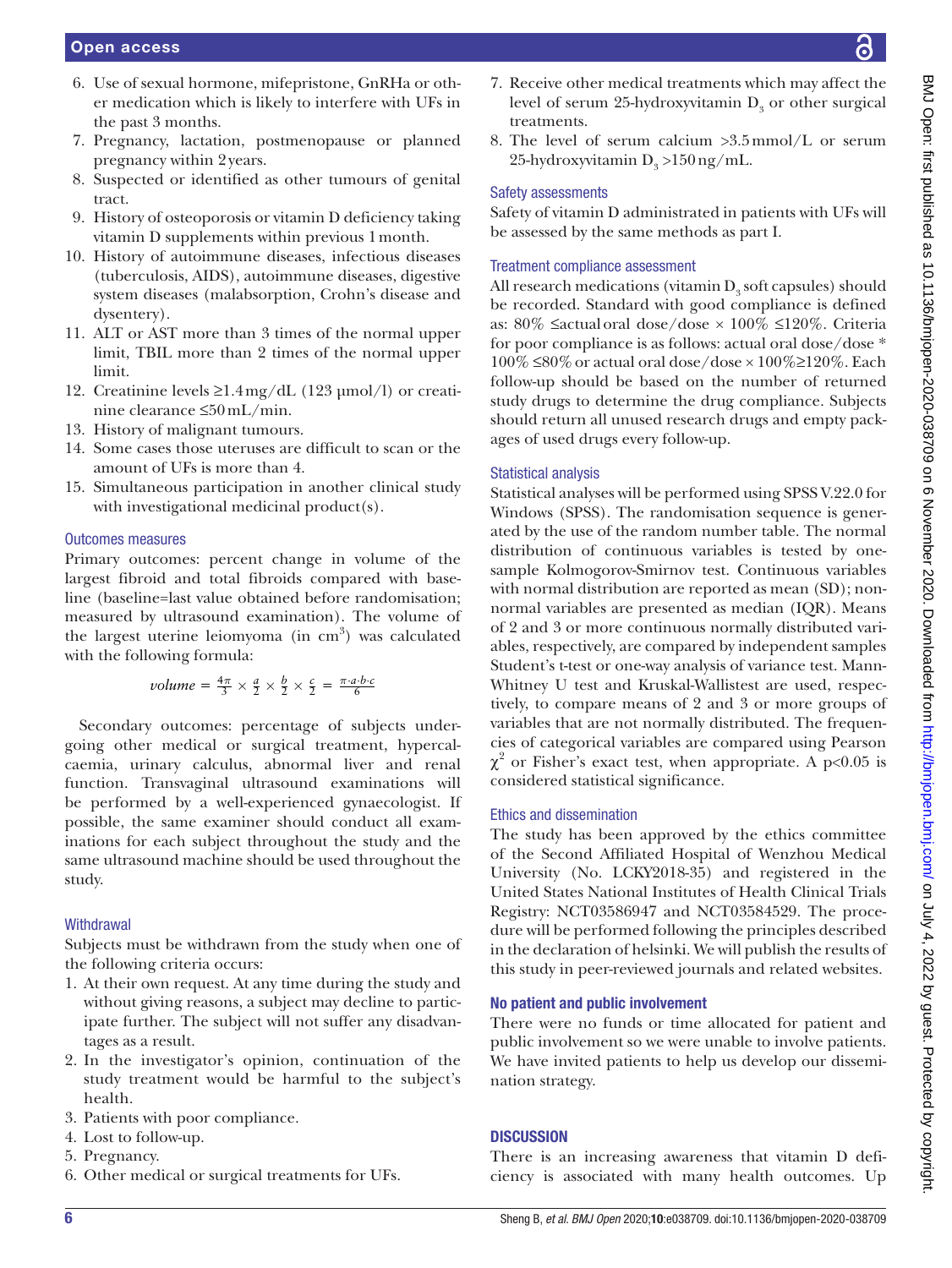to now, the roles of vitamin D in calcium homeostasis and bone health have been well characterised. $29$  In the last decade, it has been recognised that vitamin D also prevented cardiovascular diseases, infections, adverse pregnancy outcomes and tumours.<sup>30 31</sup> Nevertheless, the cut-off thresholds for vitamin D deficiency and optimal levels are still controversial. The guideline of The Endocrine Society suggests vitamin D insufficiency is defined as a serum 25-hydroxyvitamin  $D_3$  of 21–29 ng/mL, and vitamin D deficiency as a serum 25-hydroxyvitamin D<sub>3</sub> below  $20 \text{ ng/mL}^{32}$  $20 \text{ ng/mL}^{32}$  $20 \text{ ng/mL}^{32}$ . The guideline also recommends that patients with vitamin D deficiency should be treated with 50000IU of vitamin D once a week for 8 weeks to achieve a blood level of serum  $25$ -hydroxyvitamin  $\mathrm{D}_{\mathrm{s}}$  above  $30\,\mathrm{ng}/$ mL, followed by maintenance therapy of 1500–2000IU/ day. Patients with vitamin D insufficiency require at least 600IU/day of vitamin D for the prevention of vitamin D deficiency.<sup>[32](#page-7-11)</sup> In fact, the level of serum 25-hydroxyvitamin  $D_3$  varies from race to race. It is reported that caucasian females have higher serum 25-hydroxyvitamin  $D_3$ concentrations than the others. $33 \frac{34}{1}$  According to the guideline of Institute of Medicine, however, vitamin D deficiency is defined as a serum  $25$ -hydroxyvitamin  $D<sub>s</sub>$ below 12ng/mL, and vitamin D insufficiency as a serum 25-hydroxyvitamin  $D_3$  of 12–20 ng/mL. $^{35}$  Specialists from Osteoporosis Committee of China Gerontological Society recommend that patients with high risks (history of osteoporosis, inadequate sun exposure, use of glucocorticoid, etc) whose blood levels of serum 25-hydroxyvitamin D<sub>2</sub> are between 12 and 20ng/mL should receive at least  $600$ IU/day vitamin D supplementation.<sup>[36](#page-7-25)</sup> Patients with blood levels of serum 25-hydroxyvitamin  $\mathrm{D}_{\mathrm{s}}$  exceed  $20\,\mathrm{ng}/$ mL could obtain an adequate amount of vitamin D from dietary sources and sun exposure.<sup>36</sup> It is reported that the single-nucleotide polymorphisms in vitamin D receptor genes modified the efficacy of vitamin  $D_{3}$  supplementation to increase circulating serum 25-hydroxyvitamin  $D<sub>3</sub>$ levels. $37$  To determine the potential relationship between them, the vitamin D receptor genotype of all patients will be tested. Females over the age of 35 years are more likely to suffer from UFs. Furthermore, postmenopause and pregnancy might affect the development and progres- $\sin$  of UFs.<sup>[1](#page-6-0)</sup> So the females aged 35–50 years are chosen in this trial. We will exclude patients who are pregnant, lactant, postmenopausal, or planned pregnancy within 2years. In this study, patients with vitamin D deficiency or insufficiency will receive adequate vitamin D supplementation. Dietary vitamin D intake and other supplements of vitamin D will be limited.

In conclusion, this is the first study protocol of an openlabel, randomised controlled trial to evaluate the efficacy and safety of vitamin D supplementation in preventing and inhibiting the UFs. However, our study should be interpreted within the context of two limitations. First, the trial is not a double-blind, placebo-controlled trial. Furthermore, another limitation is that the trial is implemented in only one hospital. Notwithstanding these limitations, the results from this study will provide new

BMJ Open: first published as 10.1136/bmjopen-2020-038709 on 6 November 2020. Downloaded from http://bmjopen.bmj.com/ on July 4, 2022 by guest. Protected by copyright. BMJ Open: first published as 10.1136/bmjopen-2020-038709 on 6 November 2020. Downloaded from <http://bmjopen.bmj.com/> on July 4, 2022 by guest. Protected by copyright.

evidences about vitamin D preparations in UFs from a well-designed trial. Once our hypothesis is confirmed, this study will provide a more effective, safe, and low-cost therapy in the prevention and treatment of UFs.

Correction notice This article has been corrected since it was published. First affiliation has been updated.

Author Contributions XZ is the principal investigator of this study and refined the protocol. SB and YS wrote the manuscript and contributed to the design of the study. SB will recruit the patients and conduct the trial. YS, XZ and YL will supervise the trial. CJ, the medical statistician for the study, will contribute to the statistical design and analysis of data. All authors have revised the protocol critically for important intellectual content and approved the final manuscript.

Funding This work was supported by the clinical trial centre of the Second Affiliated Hospital of Wenzhou Medical University (No: SAHoWMU-CR2017-07-101) and grants from Wenzhou Science and Technology Grant (Y20170604).

Disclaimer Sponsors of the study had no involvement in the collection, analysis, and interpretation of data or the writing of the manuscript.

Competing interests None declared.

Patient consent for publication Not required.

Provenance and peer review Not commissioned; externally peer reviewed.

Open access This is an open access article distributed in accordance with the Creative Commons Attribution Non Commercial (CC BY-NC 4.0) license, which permits others to distribute, remix, adapt, build upon this work non-commercially, and license their derivative works on different terms, provided the original work is properly cited, appropriate credit is given, any changes made indicated, and the use is non-commercial. See: [http://creativecommons.org/licenses/by-nc/4.0/.](http://creativecommons.org/licenses/by-nc/4.0/)

#### ORCID iD

Xueqiong Zhu<http://orcid.org/0000-0002-8389-928X>

#### <span id="page-6-0"></span>**REFERENCES**

- 1 Stewart EA, Cookson CL, Gandolfo RA, *et al*. Epidemiology of uterine fibroids: a systematic review. *[BJOG](http://dx.doi.org/10.1111/1471-0528.14640)* 2017;124:1501–12.
- <span id="page-6-1"></span>2 Dagur G, Suh Y, Warren K, *et al*. Urological complications of uterine leiomyoma: a review of literature. *[Int Urol Nephrol](http://dx.doi.org/10.1007/s11255-016-1248-5)* 2016;48:941–8.
- <span id="page-6-2"></span>3 Vilos GA, Allaire C, Laberge P-Y, *et al*. The management of uterine leiomyomas. *[J Obstet Gynaecol Can](http://dx.doi.org/10.1016/S1701-2163(15)30338-8)* 2015;37:157–78.
- 4 Donnez J, Dolmans M-M. Uterine fibroid management: from the present to the future. *[Hum Reprod Update](http://dx.doi.org/10.1093/humupd/dmw023)* 2016;22:665–86.
- <span id="page-6-3"></span>5 Malik M, Britten J, Cox J, *et al*. Gonadotropin-releasing hormone analogues inhibit leiomyoma extracellular matrix despite presence of gonadal hormones. *[Fertil Steril](http://dx.doi.org/10.1016/j.fertnstert.2015.09.006)* 2016;105:214–24.
- Ali M, Chaudhry ZT, Al-Hendy A. Successes and failures of uterine leiomyoma drug discovery. *[Expert Opin Drug Discov](http://dx.doi.org/10.1080/17460441.2018.1417381)* 2018;13:169–77.
- <span id="page-6-4"></span>7 Shen Q, Hua Y, Jiang W, *et al*. Effects of mifepristone on uterine leiomyoma in premenopausal women: a meta-analysis. *[Fertil Steril](http://dx.doi.org/10.1016/j.fertnstert.2013.08.039)* 2013;100:1722–6.
- 8 Liu C, Lu Q, Qu H, *et al*. Different dosages of mifepristone versus enantone to treat uterine fibroids: a multicenter randomized controlled trial. *[Medicine](http://dx.doi.org/10.1097/MD.0000000000006124)* 2017;96:e6124.
- <span id="page-6-5"></span>9 Shen Q, Shu L, Luo H, *et al*. The use of mifepristone in abortion associated with an increased risk of uterine leiomyomas. *[Medicine](http://dx.doi.org/10.1097/MD.0000000000006680)* 2017;96:e6680.
- <span id="page-6-10"></span>10 Commandeur AE, Styer AK, Teixeira JM. Epidemiological and genetic clues for molecular mechanisms involved in uterine leiomyoma development and growth. *[Hum Reprod Update](http://dx.doi.org/10.1093/humupd/dmv030)* 2015;21:593–615.
- <span id="page-6-6"></span>11 Chen W, Ohara N, Wang J, *et al*. A novel selective progesterone receptor modulator asoprisnil (J867) inhibits proliferation and induces apoptosis in cultured human uterine leiomyoma cells in the absence of comparable effects on myometrial cells. *[J Clin Endocrinol Metab](http://dx.doi.org/10.1210/jc.2005-2379)* 2006;91:1296–304.
- <span id="page-6-7"></span>12 Murphy AA, Kettel LM, Morales AJ, *et al*. Regression of uterine leiomyomata in response to the antiprogesterone RU 486. *[J Clin](http://dx.doi.org/10.1210/jcem.76.2.8432797)  [Endocrinol Metab](http://dx.doi.org/10.1210/jcem.76.2.8432797)* 1993;76:513–7.
- <span id="page-6-8"></span>13 Murji A, Whitaker L, Chow TL, *et al*. Selective progesterone receptor modulators (SPRMs) for uterine fibroids. *[Cochrane Database Syst](http://dx.doi.org/10.1002/14651858.CD010770.pub2)  [Rev](http://dx.doi.org/10.1002/14651858.CD010770.pub2)* 2017;4:CD010770.
- <span id="page-6-9"></span>14 Melis GB, Neri M, Piras B, *et al*. Vilaprisan for treating uterine fibroids. *[Expert Opin Investig Drugs](http://dx.doi.org/10.1080/13543784.2018.1471134)* 2018;27:497–505.